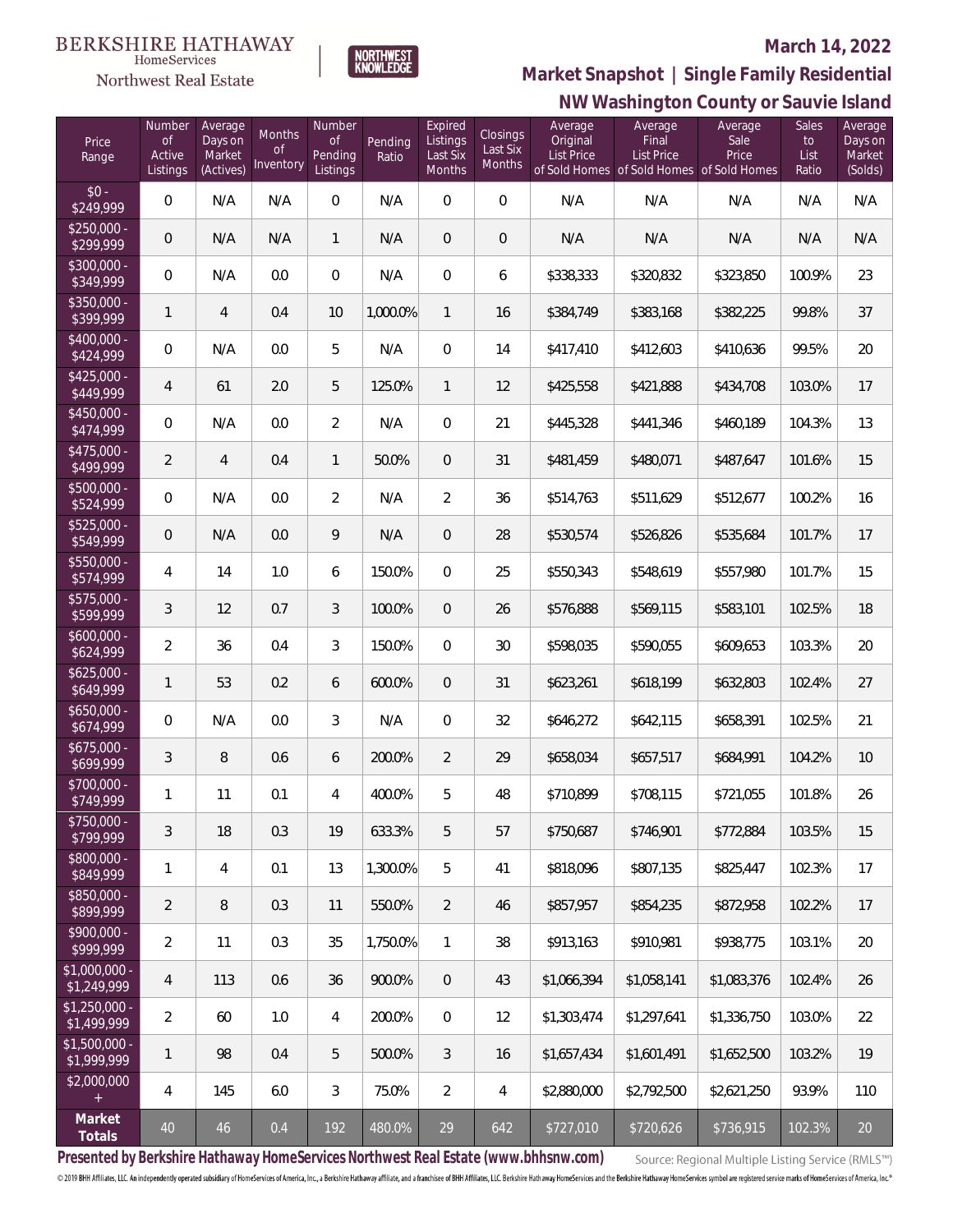### Northwest Real Estate

#### **March 14, 2022**

**Market Snapshot | Single Family Residential**

### **Beaverton, Aloha**

| Price<br>Range            | Number<br><b>of</b><br>Active<br>Listings | Average<br>Days on<br>Market<br>(Actives) | Months<br><b>of</b><br>Inventory | Number<br><b>of</b><br>Pending<br>Listings | Pending<br>Ratio | Expired<br>Listings<br>Last Six<br>Months | Closings<br>Last Six<br><b>Months</b> | Average<br>Original<br><b>List Price</b> | Average<br>Final<br><b>List Price</b><br>of Sold Homes of Sold Homes of Sold Homes | Average<br>Sale<br>Price | Sales<br>to<br>List<br>Ratio | Average<br>Days on<br>Market<br>(Solds) |
|---------------------------|-------------------------------------------|-------------------------------------------|----------------------------------|--------------------------------------------|------------------|-------------------------------------------|---------------------------------------|------------------------------------------|------------------------------------------------------------------------------------|--------------------------|------------------------------|-----------------------------------------|
| $$0 -$<br>\$274,999       | $\overline{0}$                            | N/A                                       | 0.0                              | $\overline{0}$                             | N/A              | $\overline{0}$                            | $\mathbf{1}$                          | \$189,900                                | \$189,900                                                                          | \$203,836                | 107.3%                       | 5                                       |
| $$275,000 -$<br>\$299,999 | $\mathbf 0$                               | N/A                                       | 0.0                              | $\mathbf{1}$                               | N/A              | $\mathbf{1}$                              | $\overline{2}$                        | \$298,500                                | \$289,950                                                                          | \$292,625                | 100.9%                       | 42                                      |
| $$300,000 -$<br>\$324,999 | $\overline{0}$                            | N/A                                       | 0.0                              | $\overline{0}$                             | N/A              | 1                                         | 13                                    | \$305,673                                | \$305,673                                                                          | \$312,462                | 102.2%                       | 6                                       |
| $$325,000 -$<br>\$349,999 | $\overline{0}$                            | N/A                                       | 0.0                              | $\overline{2}$                             | N/A              | 5                                         | 14                                    | \$329,406                                | \$325,321                                                                          | \$334,279                | 102.8%                       | 12                                      |
| $$350,000 -$<br>\$374,999 | $\overline{0}$                            | N/A                                       | 0.0                              | 6                                          | N/A              | $\overline{0}$                            | 35                                    | \$359,673                                | \$356,364                                                                          | \$362,869                | 101.8%                       | 15                                      |
| $$375,000 -$<br>\$399,999 | $\mathbf{1}$                              | $\overline{4}$                            | 0.1                              | 9                                          | 900.0%           | $\overline{0}$                            | 63                                    | \$383,309                                | \$381,694                                                                          | \$388,454                | 101.8%                       | 13                                      |
| $$400,000 -$<br>\$424,999 | $\overline{2}$                            | 5                                         | 0.2                              | 11                                         | 550.0%           | $\mathbf 0$                               | 59                                    | \$400,257                                | \$396,989                                                                          | \$411,102                | 103.6%                       | 14                                      |
| $$425,000 -$<br>\$449,999 | 5                                         | 9                                         | 0.5                              | 19                                         | 380.0%           | $\overline{2}$                            | 66                                    | \$423,789                                | \$421,077                                                                          | \$436,551                | 103.7%                       | 13                                      |
| $$450,000 -$<br>\$474,999 | 1                                         | $\overline{4}$                            | 0.1                              | 18                                         | 1,800.0%         | $\overline{2}$                            | 85                                    | \$450,085                                | \$448,091                                                                          | \$461,371                | 103.0%                       | 15                                      |
| $$475,000 -$<br>\$499,999 | 5                                         | 95                                        | 0.3                              | 21                                         | 420.0%           | 5                                         | 96                                    | \$478,370                                | \$475,819                                                                          | \$484,694                | 101.9%                       | 15                                      |
| $$500,000 -$<br>\$524,999 | 5                                         | 17                                        | 0.3                              | 18                                         | 360.0%           | 3                                         | 110                                   | \$502,727                                | \$498,291                                                                          | \$511,082                | 102.6%                       | 15                                      |
| $$525,000 -$<br>\$549,999 | 9                                         | 34                                        | 0.6                              | 10                                         | 111.1%           | 3                                         | 86                                    | \$521,765                                | \$519,606                                                                          | \$535,211                | 103.0%                       | 16                                      |
| \$550,000 -<br>\$574,999  | 1                                         | 3                                         | 0.1                              | 14                                         | 1,400.0%         | $\Omega$                                  | 58                                    | \$546,484                                | \$539,719                                                                          | \$559,199                | 103.6%                       | 19                                      |
| $$575,000 -$<br>\$599,999 | 8                                         | $\overline{4}$                            | 0.6                              | 12                                         | 150.0%           | 6                                         | 83                                    | \$570,836                                | \$567,391                                                                          | \$584,849                | 103.1%                       | 17                                      |
| $$600,000 -$<br>\$624,999 | $\overline{2}$                            | 4                                         | 0.2                              | $\overline{7}$                             | 350.0%           | $\Omega$                                  | 72                                    | \$596,757                                | \$590,174                                                                          | \$610,367                | 103.4%                       | 26                                      |
| $$625,000 -$<br>\$649,999 | 5                                         | 64                                        | 0.6                              | 13                                         | 260.0%           | $\overline{4}$                            | 49                                    | \$613,946                                | \$611,366                                                                          | \$634,993                | 103.9%                       | 17                                      |
| $$650,000 -$<br>\$674,999 | 3                                         | 11                                        | 0.4                              | $\overline{7}$                             | 233.3%           | $\overline{0}$                            | 51                                    | \$643,909                                | \$643,270                                                                          | \$658,374                | 102.3%                       | 16                                      |
| $$675,000 -$<br>\$699,999 | 6                                         | 32                                        | 0.9                              | 10                                         | 166.7%           | 4                                         | 40                                    | \$659,111                                | \$655,671                                                                          | \$683,091                | 104.2%                       | 14                                      |
| \$700,000 -<br>\$724,999  | $\mathbf{1}$                              | 17                                        | 0.2                              | $\mathbf{1}$                               | 100.0%           | $\mathbf 0$                               | 28                                    | \$678,930                                | \$678,466                                                                          | \$709,209                | 104.5%                       | 12                                      |
| \$725,000 -<br>\$749,999  | 3                                         | 9                                         | 0.8                              | 5                                          | 166.7%           | $\overline{0}$                            | 24                                    | \$709,831                                | \$708,248                                                                          | \$736,590                | 104.0%                       | 16                                      |
| \$750,000 -<br>\$799,999  | 4                                         | 91                                        | 0.8                              | 15                                         | 375.0%           | 2                                         | 32                                    | \$735,833                                | \$735,700                                                                          | \$770,297                | 104.7%                       | 12                                      |
| \$800,000 -<br>\$849,999  | 0                                         | N/A                                       | $0.0\,$                          | 4                                          | N/A              | $\overline{0}$                            | 28                                    | \$783,355                                | \$782,457                                                                          | \$817,868                | 104.5%                       | 10                                      |
| \$850,000 -<br>\$899,999  | $\overline{2}$                            | 57                                        | 1.0                              | 3                                          | 150.0%           | $\mathbf{1}$                              | 12                                    | \$840,717                                | \$835,309                                                                          | \$868,500                | 104.0%                       | 40                                      |
| \$900,000 -<br>\$999,999  | 0                                         | N/A                                       | 0.0                              | 4                                          | N/A              | $\mathbf{1}$                              | 11                                    | \$927,050                                | \$908,868                                                                          | \$924,364                | 101.7%                       | 32                                      |
| \$1,000,000<br>$+$        | 4                                         | 95                                        | 1.6                              | 4                                          | 100.0%           | 3                                         | 15                                    | \$1,267,607                              | \$1,267,607                                                                        | \$1,297,561              | 102.4%                       | 14                                      |
| Market<br>Totals          | 67                                        | 36                                        | 0.4                              | 214                                        | 319.4%           | 43                                        | 1133                                  | \$542,103                                | \$538,974                                                                          | \$555,907                | 103.1%                       | 16                                      |

NORTHWEST<br>KNOWLFDGF

**Presented by Berkshire Hathaway HomeServices Northwest Real Estate (www.bhhsnw.com)**

Source: Regional Multiple Listing Service (RMLS™)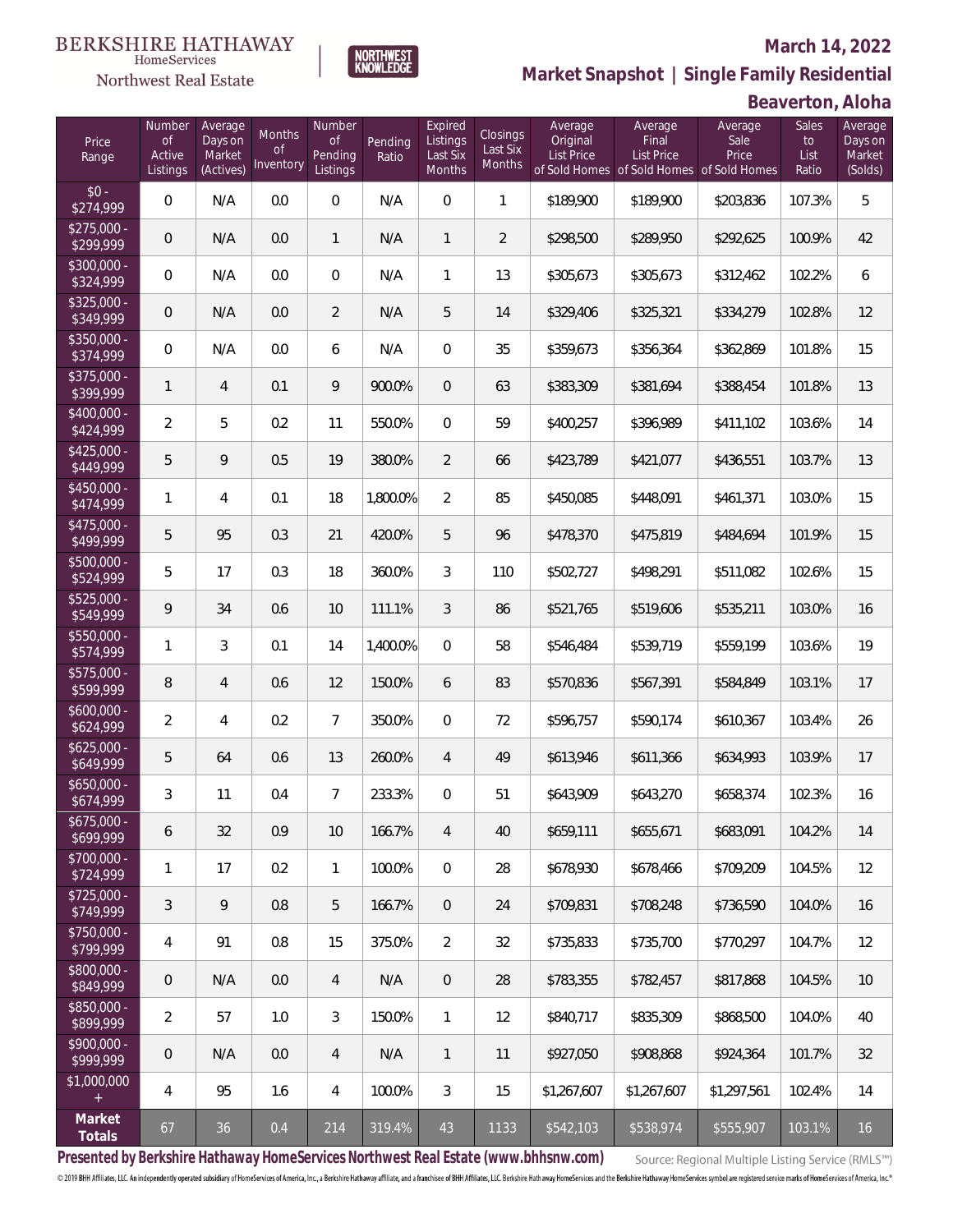# $\begin{array}{llll} \texttt{BERKSHIRE} \texttt{ HATHAWAY} \\ \texttt{\tiny HomeServices} \end{array}$

### Northwest Real Estate

#### **March 14, 2022**



| Tigard, Tualatin |  |
|------------------|--|
|------------------|--|

| Price<br>Range            | Number<br><b>of</b><br>Active<br>Listings | Average<br>Days on<br>Market<br>(Actives) | Months<br><b>of</b><br>Inventory | Number<br><b>of</b><br>Pending<br>Listings | Pending<br>Ratio | Expired<br>Listings<br>Last Six<br>Months | Closings<br>Last Six<br>Months | Average<br>Original<br><b>List Price</b> | Average<br>Final<br>List Price | Average<br>Sale<br>Price<br>of Sold Homes of Sold Homes of Sold Homes | Sales<br>to<br>List<br>Ratio | Average<br>Days on<br>Market<br>(Solds) |
|---------------------------|-------------------------------------------|-------------------------------------------|----------------------------------|--------------------------------------------|------------------|-------------------------------------------|--------------------------------|------------------------------------------|--------------------------------|-----------------------------------------------------------------------|------------------------------|-----------------------------------------|
| $$0 -$<br>\$299,999       | $\overline{0}$                            | N/A                                       | 0.0                              | 1                                          | N/A              | $\overline{0}$                            | $\overline{2}$                 | \$329,250                                | \$319,250                      | \$282,000                                                             | 88.3%                        | 18                                      |
| \$300,000 -<br>\$324,999  | $\overline{0}$                            | N/A                                       | 0.0                              | $\overline{0}$                             | N/A              | $\overline{0}$                            | $\overline{2}$                 | \$342,450                                | \$327,450                      | \$315,475                                                             | 96.3%                        | 100                                     |
| $$325,000 -$<br>\$349,999 | $\overline{0}$                            | N/A                                       | 0.0                              | $\overline{0}$                             | N/A              | $\mathbf{1}$                              | 3                              | \$336,600                                | \$336,600                      | \$335,000                                                             | 99.5%                        | 26                                      |
| $$350,000 -$<br>\$374,999 | $\overline{0}$                            | N/A                                       | 0.0                              | $\mathbf{1}$                               | N/A              | $\overline{0}$                            | $7\overline{ }$                | \$353,329                                | \$352,043                      | \$361,057                                                             | 102.6%                       | 5                                       |
| $$375,000 -$<br>\$399,999 | $\overline{0}$                            | N/A                                       | 0.0                              | $\overline{4}$                             | N/A              | $\mathbf{1}$                              | 10                             | \$395,660                                | \$392,320                      | \$391,100                                                             | 99.7%                        | 20                                      |
| $$400,000 -$<br>\$424,999 | $\overline{0}$                            | N/A                                       | 0.0                              | 3                                          | N/A              | $\overline{0}$                            | 21                             | \$404,969                                | \$399,493                      | \$415,205                                                             | 103.9%                       | 15                                      |
| $$425,000 -$<br>\$449,999 | $\overline{2}$                            | 112                                       | 0.5                              | 6                                          | 300.0%           | $\overline{0}$                            | 23                             | \$425,413                                | \$427,030                      | \$435,248                                                             | 101.9%                       | 9                                       |
| $$450,000 -$<br>\$474,999 | $\overline{2}$                            | 12                                        | 0.5                              | 5                                          | 250.0%           | $\mathbf{1}$                              | 22                             | \$453,539                                | \$447,170                      | \$461,145                                                             | 103.1%                       | 10                                      |
| $$475,000 -$<br>\$499,999 | 1                                         | $\overline{4}$                            | 0.2                              | 9                                          | 900.0%           | $\overline{2}$                            | 28                             | \$474,713                                | \$474,078                      | \$485,313                                                             | 102.4%                       | 12                                      |
| $$500,000 -$<br>\$524,999 | 3                                         | 14                                        | 1.0                              | $\overline{7}$                             | 233.3%           | $\mathbf{1}$                              | 18                             | \$498,856                                | \$497,744                      | \$509,983                                                             | 102.5%                       | 20                                      |
| $$525,000 -$<br>\$549,999 | 6                                         | 69                                        | 0.8                              | 9                                          | 150.0%           | $\mathbf{1}$                              | 43                             | \$520,349                                | \$520,349                      | \$532,817                                                             | 102.4%                       | 15                                      |
| $$550,000 -$<br>\$574,999 | $\overline{0}$                            | N/A                                       | 0.0                              | 11                                         | N/A              | $\overline{0}$                            | 38                             | \$555,095                                | \$550,587                      | \$559,034                                                             | 101.5%                       | 18                                      |
| $$575,000 -$<br>\$599,999 | 5                                         | 11                                        | 0.7                              | 8                                          | 160.0%           | $\mathbf{1}$                              | 43                             | \$561,409                                | \$556,874                      | \$584,006                                                             | 104.9%                       | 16                                      |
| $$600,000 -$<br>\$624,999 | $\overline{0}$                            | N/A                                       | 0.0                              | $\overline{7}$                             | N/A              | $\mathbf{1}$                              | 34                             | \$600,597                                | \$597,385                      | \$608,443                                                             | 101.9%                       | 15                                      |
| $$625,000 -$<br>\$649,999 | $\overline{2}$                            | 11                                        | 0.4                              | 3                                          | 150.0%           | 5                                         | 29                             | \$611,661                                | \$605,967                      | \$631,181                                                             | 104.2%                       | 12                                      |
| $$650,000 -$<br>\$674,999 | 1                                         | $\overline{4}$                            | 0.2                              | $\overline{7}$                             | 700.0%           | $\mathbf{1}$                              | 32                             | \$644,392                                | \$638,244                      | \$656,605                                                             | 102.9%                       | 19                                      |
| $$675,000 -$<br>\$699,999 | 3                                         | 16                                        | 0.6                              | $\overline{7}$                             | 233.3%           | $\mathbf{1}$                              | 28                             | \$679,528                                | \$670,928                      | \$686,621                                                             | 102.3%                       | 18                                      |
| \$700,000 -<br>\$724,999  | 1                                         | $\overline{4}$                            | 0.2                              | 4                                          | 400.0%           | $\overline{0}$                            | 26                             | \$695,170                                | \$690,589                      | \$707,914                                                             | 102.5%                       | 11                                      |
| \$725,000 -<br>\$749,999  | 4                                         | 42                                        | 0.8                              | $\overline{9}$                             | 225.0%           | $\mathbb O$                               | 31                             | \$721,863                                | \$716,289                      | \$735,154                                                             | 102.6%                       | 13                                      |
| \$750,000 -<br>\$799,999  | 5                                         | 95                                        | $0.8\,$                          | 24                                         | 480.0%           | $\mathbf{1}$                              | 37                             | \$745,026                                | \$746,555                      | \$766,774                                                             | 102.7%                       | 33                                      |
| \$800,000 -<br>\$849,999  | 0                                         | N/A                                       | 0.0                              | 14                                         | N/A              | $\mathbf{1}$                              | 24                             | \$802,699                                | \$802,929                      | \$822,510                                                             | 102.4%                       | 22                                      |
| \$850,000 -<br>\$899,999  | 1                                         | 4                                         | 0.4                              | 8                                          | 800.0%           | $\mathbf{0}$                              | 15                             | \$850,110                                | \$837,456                      | \$856,364                                                             | 102.3%                       | 19                                      |
| \$900,000 -<br>\$949,999  | 1                                         | 4                                         | 0.8                              | 1                                          | 100.0%           | $\mathbf 0$                               | 8                              | \$885,588                                | \$877,600                      | \$913,500                                                             | 104.1%                       | $\overline{7}$                          |
| \$950,000 -<br>\$999,999  | $\overline{2}$                            | $\overline{4}$                            | 1.3                              | $\overline{2}$                             | 100.0%           | $\mathbf 0$                               | 9                              | \$917,189                                | \$917,189                      | \$966,778                                                             | 105.4%                       | $\, 8$                                  |
| \$1,000,000<br>$+$        | 4                                         | 108                                       | 1.5                              | 5                                          | 125.0%           | $\mathbf{1}$                              | 16                             | \$1,609,613                              | \$1,574,300                    | \$1,629,431                                                           | 103.5%                       | 19                                      |
| Market<br>Totals          | $43\,$                                    | $45\,$                                    | 0.5                              | 155                                        | 360.5%           | $19$                                      | 549                            | \$629,989                                | \$625,481                      | \$643,003                                                             | 102.8%                       | 17                                      |

NORTHWEST<br>KNOWLFDGF

**Presented by Berkshire Hathaway HomeServices Northwest Real Estate (www.bhhsnw.com)**

Source: Regional Multiple Listing Service (RMLS™)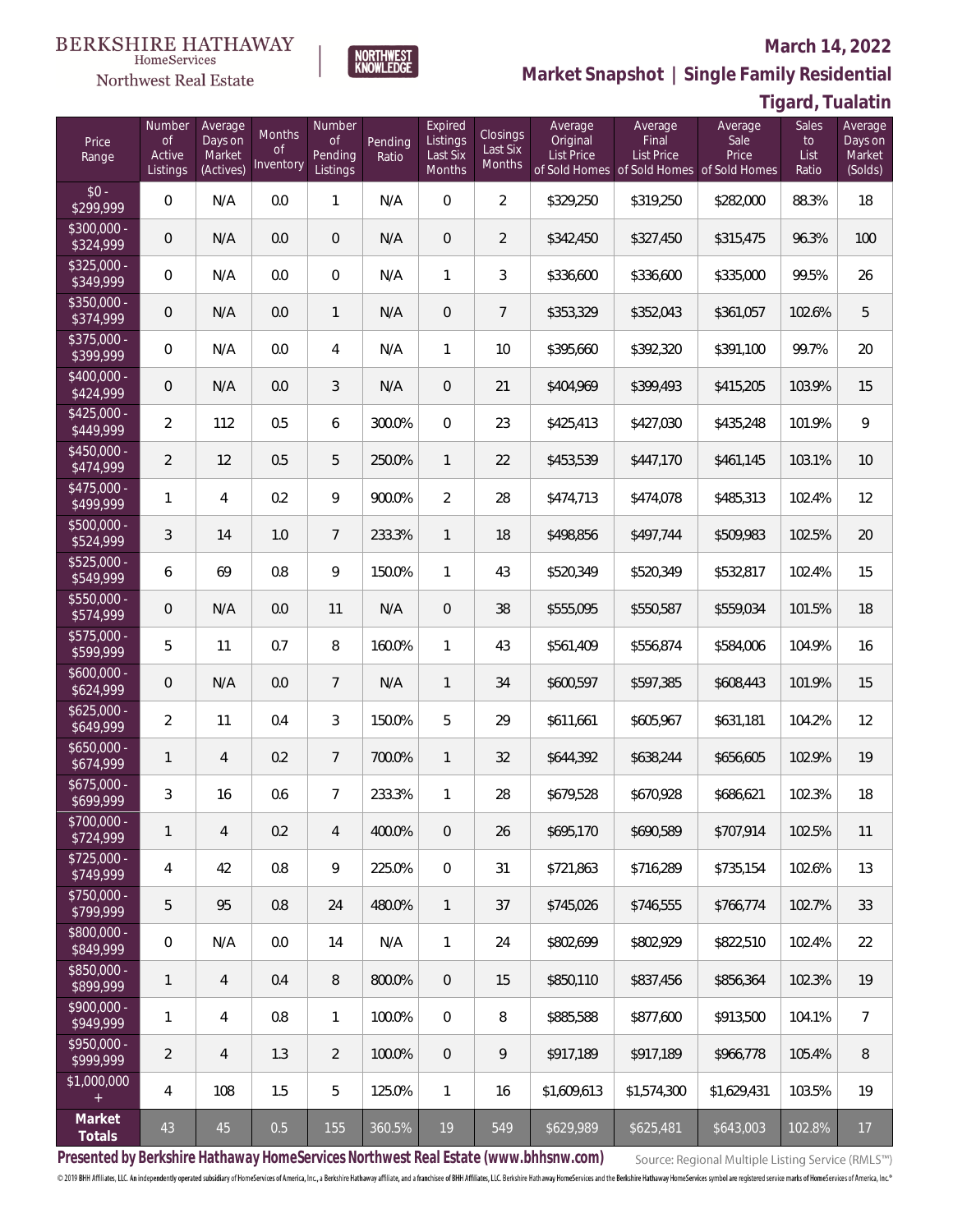### Northwest Real Estate

### **March 14, 2022**



### **Market Snapshot | Single Family Residential**

**Sherwood**

| Price<br>Range                | Number<br><b>of</b><br>Active<br>Listings | Average<br>Days on<br>Market<br>(Actives) | <b>Months</b><br><b>of</b><br>Inventory | Number<br><b>of</b><br>Pending<br>Listings | Pending<br>Ratio | Expired<br>Listings<br>Last Six<br>Months | Closings<br>Last Six<br>Months | Average<br>Original<br><b>List Price</b> | Average<br>Final<br>List Price | Average<br>Sale<br>Price<br>of Sold Homes of Sold Homes of Sold Homes | Sales<br>to<br>List<br>Ratio | Average<br>Days on<br>Market<br>(Solds) |
|-------------------------------|-------------------------------------------|-------------------------------------------|-----------------------------------------|--------------------------------------------|------------------|-------------------------------------------|--------------------------------|------------------------------------------|--------------------------------|-----------------------------------------------------------------------|------------------------------|-----------------------------------------|
| $$0 -$<br>\$299,999           | $\overline{0}$                            | N/A                                       | 0.0                                     | $\overline{0}$                             | N/A              | $\overline{0}$                            | $\mathbf{1}$                   | \$250,000                                | \$250,000                      | \$280,000                                                             | 112.0%                       | $\mathbf{1}$                            |
| \$300,000 -<br>\$324,999      | $\overline{0}$                            | N/A                                       | N/A                                     | $\overline{0}$                             | N/A              | $\overline{0}$                            | $\overline{0}$                 | N/A                                      | N/A                            | N/A                                                                   | N/A                          | N/A                                     |
| $$325,000 -$<br>\$349,999     | $\overline{0}$                            | N/A                                       | N/A                                     | $\overline{0}$                             | N/A              | $\Omega$                                  | $\overline{0}$                 | N/A                                      | N/A                            | N/A                                                                   | N/A                          | N/A                                     |
| $$350,000 -$<br>\$374,999     | $\overline{0}$                            | N/A                                       | 0.0                                     | $\overline{0}$                             | N/A              | $\mathbf{1}$                              | 5                              | \$364,400                                | \$364,400                      | \$366,480                                                             | 100.6%                       | 8                                       |
| $$375,000 -$<br>\$399,999     | $\overline{0}$                            | N/A                                       | 0.0                                     | $\overline{0}$                             | N/A              | $\overline{0}$                            | 6                              | \$377,333                                | \$377,333                      | \$393,211                                                             | 104.2%                       | 6                                       |
| $$400,000 -$<br>\$424,999     | $\mathbf{1}$                              | 3                                         | 0.6                                     | $\overline{2}$                             | 200.0%           | 0                                         | 10                             | \$390,770                                | \$393,770                      | \$412,210                                                             | 104.7%                       | $\overline{4}$                          |
| $$425,000 -$<br>\$449,999     | $\overline{0}$                            | N/A                                       | 0.0                                     | $\overline{2}$                             | N/A              | $\overline{0}$                            | 6                              | \$427,500                                | \$417,983                      | \$437,806                                                             | 104.7%                       | 11                                      |
| $$450,000 -$<br>\$474,999     | $\overline{0}$                            | N/A                                       | 0.0                                     | $\mathbf{1}$                               | N/A              | $\overline{0}$                            | $\overline{7}$                 | \$451,986                                | \$448,557                      | \$458,036                                                             | 102.1%                       | 8                                       |
| $$475,000 -$<br>\$499,999     | $\mathbf{1}$                              | 10                                        | 0.9                                     | $\overline{0}$                             | 0.0%             | $\overline{0}$                            | $\overline{7}$                 | \$482,671                                | \$482,671                      | \$492,396                                                             | 102.0%                       | $\overline{7}$                          |
| \$500,000 -<br>\$524,999      | $\mathbf{1}$                              | $\overline{4}$                            | 0.6                                     | $\mathbf{1}$                               | 100.0%           | $\mathbf{1}$                              | 10                             | \$501,620                                | \$501,620                      | \$511,490                                                             | 102.0%                       | 6                                       |
| $$525,000 -$<br>\$549,999     | $\mathbf{0}$                              | N/A                                       | 0.0                                     | 4                                          | N/A              | 1                                         | 9                              | \$542,856                                | \$535,411                      | \$536,811                                                             | 100.3%                       | 17                                      |
| $$550,000 -$<br>\$574,999     | $\overline{2}$                            | 5                                         | 1.3                                     | $\mathbf{1}$                               | 50.0%            | $\overline{0}$                            | 9                              | \$552,275                                | \$553,497                      | \$560,119                                                             | 101.2%                       | 12                                      |
| $$575,000 -$<br>\$599,999     | $\mathbf{0}$                              | N/A                                       | 0.0                                     | 4                                          | N/A              | $\Omega$                                  | 9                              | \$579,356                                | \$570,467                      | \$583,357                                                             | 102.3%                       | 10                                      |
| $$600,000 -$<br>\$624,999     | $\mathbf 0$                               | N/A                                       | 0.0                                     | $\mathbf{1}$                               | N/A              | $\overline{0}$                            | 8                              | \$598,600                                | \$598,600                      | \$609,938                                                             | 101.9%                       | 6                                       |
| $$625,000 -$<br>\$649,999     | $\overline{0}$                            | N/A                                       | 0.0                                     | 4                                          | N/A              | $\overline{4}$                            | 6                              | \$644,967                                | \$630,783                      | \$637,667                                                             | 101.1%                       | 37                                      |
| $$650,000 -$<br>\$674,999     | $\overline{2}$                            | 29                                        | 2.0                                     | $\mathbf{1}$                               | 50.0%            | $\mathbf 0$                               | 6                              | \$649,133                                | \$646,650                      | \$661,650                                                             | 102.3%                       | 20                                      |
| $$675,000 -$<br>\$699,999     | $\mathbf 0$                               | N/A                                       | 0.0                                     | $\overline{2}$                             | N/A              | 1                                         | $\overline{7}$                 | \$677,786                                | \$677,129                      | \$682,464                                                             | 100.8%                       | 26                                      |
| \$700,000 -<br>\$724,999      | $\overline{2}$                            | 39                                        | 1.2                                     | 6                                          | 300.0%           | 0                                         | 10                             | \$686,890                                | \$686,890                      | \$714,650                                                             | 104.0%                       | 6                                       |
| $$725,000 -$<br>\$749,999     | 1                                         | 26                                        | 0.9                                     | 8                                          | 800.0%           | $\mathbb O$                               | $\overline{7}$                 | \$702,470                                | \$702,470                      | \$735,300                                                             | 104.7%                       | 16                                      |
| \$750,000 -<br>\$799,999      | $\mathbf{1}$                              | 3                                         | 1.0                                     | 3                                          | 300.0%           | $\overline{0}$                            | 6                              | \$762,900                                | \$746,233                      | \$776,167                                                             | 104.0%                       | 6                                       |
| \$800,000 -<br>\$899,999      | $\overline{0}$                            | N/A                                       | 0.0                                     | 4                                          | N/A              | $\mathbf{1}$                              | 5                              | \$863,960                                | \$831,960                      | \$847,020                                                             | 101.8%                       | 19                                      |
| \$900,000 -<br>\$999,999      | $\mathbf{1}$                              | 44                                        | $6.0\,$                                 | $\mathbf{1}$                               | 100.0%           | $\overline{0}$                            | 1                              | \$975,000                                | \$949,000                      | \$915,000                                                             | 96.4%                        | 33                                      |
| \$1,000,000 -<br>\$1,249,999  | 0                                         | N/A                                       | 0.0                                     | 3                                          | N/A              | $\mathbf{1}$                              | 4                              | \$1,107,250                              | \$1,094,749                    | \$1,048,750                                                           | 95.8%                        | 11                                      |
| $$1,250,000 -$<br>\$1,499,999 | $\mathbf 0$                               | N/A                                       | 0.0                                     | 5                                          | N/A              | $\mathbf{1}$                              | 4                              | \$1,398,500                              | \$1,398,500                    | \$1,389,250                                                           | 99.3%                        | 19                                      |
| \$1,500,000<br>$+$            | $\overline{0}$                            | N/A                                       | 0.0                                     | 5                                          | N/A              | 4                                         | 10                             | \$2,311,000                              | \$2,285,400                    | \$2,241,363                                                           | 98.1%                        | 32                                      |
| Market<br>Totals              | $12 \overline{)}$                         | $20\,$                                    | 0.5                                     | 58                                         | 483.3%           | 15                                        | 153                            | \$715,864                                | \$710,088                      | \$717,844                                                             | 101.1%                       | 13                                      |

**Presented by Berkshire Hathaway HomeServices Northwest Real Estate (www.bhhsnw.com)**

Source: Regional Multiple Listing Service (RMLS™)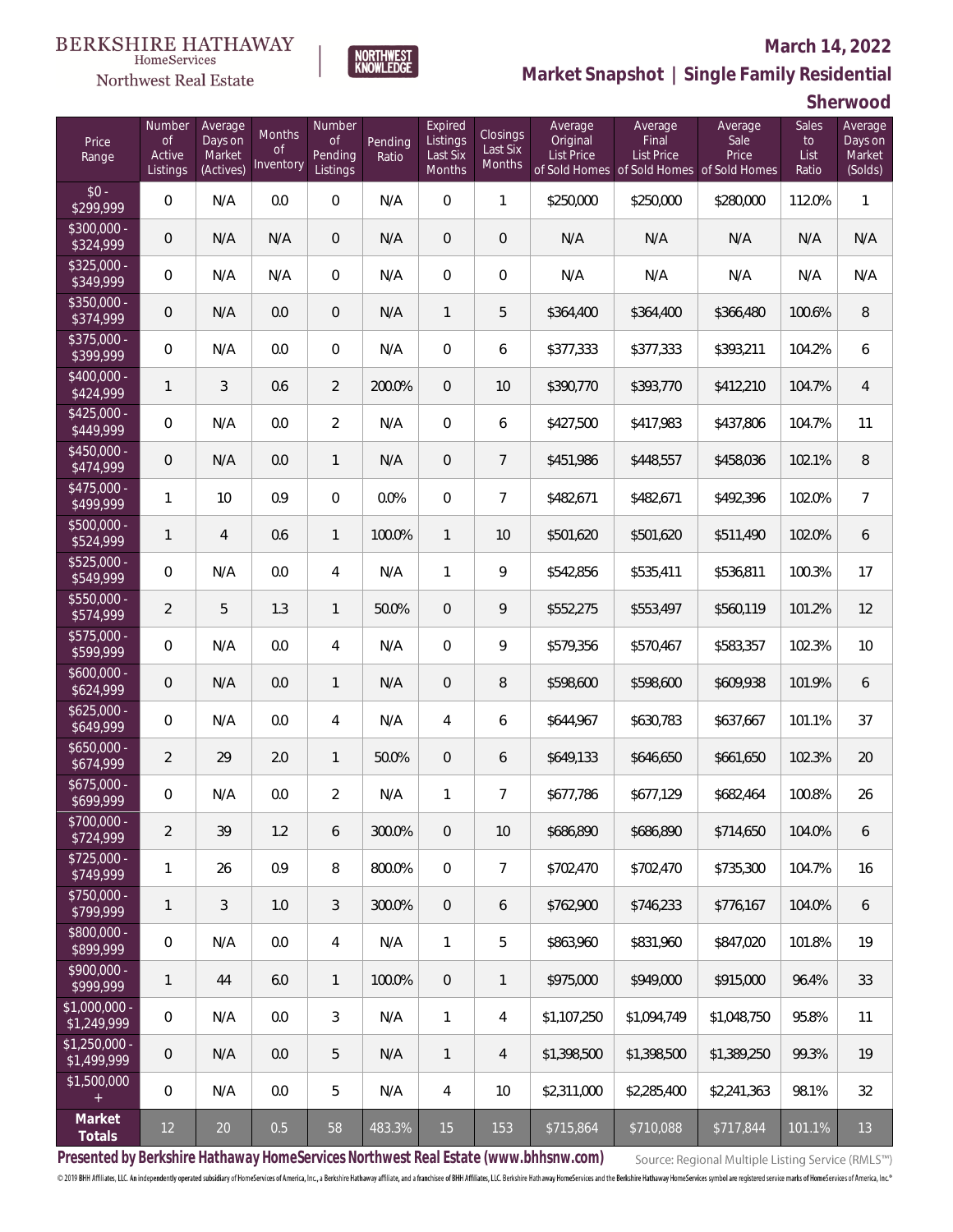### Northwest Real Estate

### **March 14, 2022**



### **Market Snapshot | Single Family Residential**

**Wilsonville**

| Price<br>Range            | Number<br><b>of</b><br>Active<br>Listings | Average<br>Days on<br>Market<br>(Actives) | Months<br><b>of</b><br>Inventory | Number<br><b>of</b><br>Pending<br>Listings | Pending<br>Ratio | Expired<br>Listings<br>Last Six<br>Months | <b>Closings</b><br>Last Six<br>Months | Average<br>Original<br><b>List Price</b> | Average<br>Final<br>List Price | Average<br>Sale<br>Price<br>of Sold Homes of Sold Homes of Sold Homes | Sales<br>to<br>List<br>Ratio | Average<br>Days on<br>Market<br>(Solds) |
|---------------------------|-------------------------------------------|-------------------------------------------|----------------------------------|--------------------------------------------|------------------|-------------------------------------------|---------------------------------------|------------------------------------------|--------------------------------|-----------------------------------------------------------------------|------------------------------|-----------------------------------------|
| $$0 -$<br>\$299,999       | $\overline{0}$                            | N/A                                       | N/A                              | $\overline{0}$                             | N/A              | $\overline{0}$                            | $\overline{0}$                        | N/A                                      | N/A                            | N/A                                                                   | N/A                          | N/A                                     |
| $$300,000 -$<br>\$324,999 | $\mathbf 0$                               | N/A                                       | 0.0                              | $\overline{0}$                             | N/A              | $\mathbf 0$                               | $\mathbf{1}$                          | \$315,000                                | \$315,000                      | \$300,000                                                             | 95.2%                        | 28                                      |
| $$325,000 -$<br>\$349,999 | $\boldsymbol{0}$                          | N/A                                       | N/A                              | 1                                          | N/A              | $\mathbf 0$                               | $\overline{0}$                        | N/A                                      | N/A                            | N/A                                                                   | N/A                          | N/A                                     |
| $$350,000 -$<br>\$374,999 | $\mathbf 0$                               | N/A                                       | 0.0                              | $\boldsymbol{0}$                           | N/A              | $\mathbf 0$                               | 5                                     | \$370,980                                | \$363,800                      | \$357,700                                                             | 98.3%                        | 15                                      |
| $$375,000 -$<br>\$399,999 | $\boldsymbol{0}$                          | N/A                                       | 0.0                              | $\mathbf 0$                                | N/A              | $\mathbf 0$                               | $\overline{7}$                        | \$382,000                                | \$379,143                      | \$386,886                                                             | 102.0%                       | 18                                      |
| $$400,000 -$<br>\$424,999 | $\boldsymbol{0}$                          | N/A                                       | 0.0                              | $\mathbf{1}$                               | N/A              | $\mathbf 0$                               | 6                                     | \$388,333                                | \$388,333                      | \$407,100                                                             | 104.8%                       | $\mathcal{Q}$                           |
| $$425,000 -$<br>\$449,999 | $\boldsymbol{0}$                          | N/A                                       | 0.0                              | $\mathbf{1}$                               | N/A              | $\mathbf 0$                               | 9                                     | \$428,078                                | \$420,300                      | \$431,153                                                             | 102.6%                       | $\overline{7}$                          |
| $$450,000 -$<br>\$474,999 | 1                                         | 17                                        | 1.0                              | $\mathbf{1}$                               | 100.0%           | $\overline{0}$                            | 6                                     | \$449,132                                | \$447,465                      | \$457,667                                                             | 102.3%                       | 24                                      |
| $$475,000 -$<br>\$499,999 | $\overline{0}$                            | N/A                                       | 0.0                              | 3                                          | N/A              | $\Omega$                                  | 5                                     | \$481,938                                | \$481,938                      | \$487,581                                                             | 101.2%                       | 16                                      |
| \$500,000 -<br>\$524,999  | 1                                         | $\overline{4}$                            | 0.5                              | $\mathbf{1}$                               | 100.0%           | $\overline{0}$                            | 11                                    | \$513,809                                | \$505,336                      | \$515,264                                                             | 102.0%                       | 34                                      |
| $$525,000 -$<br>\$549,999 | $\overline{0}$                            | N/A                                       | 0.0                              | $\mathbf{1}$                               | N/A              | $\overline{0}$                            | 20                                    | \$535,980                                | \$530,340                      | \$534,490                                                             | 100.8%                       | 14                                      |
| \$550,000 -<br>\$574,999  | $\mathbf{1}$                              | $\overline{4}$                            | 0.3                              | $\overline{2}$                             | 200.0%           | $\mathbf{1}$                              | 18                                    | \$558,211                                | \$557,028                      | \$563,400                                                             | 101.1%                       | 8                                       |
| $$575,000 -$<br>\$599,999 | 3                                         | $\overline{4}$                            | 0.9                              | 5                                          | 166.7%           | $\mathfrak{D}$                            | 20                                    | \$594,009                                | \$586,365                      | \$587,539                                                             | 100.2%                       | 27                                      |
| $$600,000 -$<br>\$624,999 | $\mathbf{1}$                              | $\overline{4}$                            | 0.5                              | $\mathbf{1}$                               | 100.0%           | $\overline{0}$                            | 12                                    | \$602,317                                | \$601,742                      | \$610,117                                                             | 101.4%                       | 21                                      |
| $$625,000 -$<br>\$649,999 | $\overline{2}$                            | 8                                         | 1.0                              | 6                                          | 300.0%           | $\Omega$                                  | 12                                    | \$636,392                                | \$629,800                      | \$634,200                                                             | 100.7%                       | 16                                      |
| $$650,000 -$<br>\$674,999 | $\overline{0}$                            | N/A                                       | 0.0                              | 10                                         | N/A              | 1                                         | 19                                    | \$655,346                                | \$649,609                      | \$658,018                                                             | 101.3%                       | 21                                      |
| $$675,000 -$<br>\$699,999 | 1                                         | 4                                         | 0.6                              | 6                                          | 600.0%           | $\mathbf{1}$                              | 10                                    | \$681,983                                | \$684,261                      | \$684,471                                                             | 100.0%                       | 18                                      |
| \$700,000 -<br>\$724,999  | $\mathsf{O}\xspace$                       | N/A                                       | $0.0\,$                          | 4                                          | N/A              | $\overline{0}$                            | 10                                    | \$687,759                                | \$680,259                      | \$706,040                                                             | 103.8%                       | 17                                      |
| $$725,000 -$<br>\$749,999 | 5                                         | 13                                        | 1.9                              | 6                                          | 120.0%           | $\overline{0}$                            | 16                                    | \$734,281                                | \$725,163                      | \$736,981                                                             | 101.6%                       | $30\,$                                  |
| \$750,000 -<br>\$774,999  | 0                                         | N/A                                       | $0.0\,$                          | 3                                          | N/A              | $\overline{0}$                            | 11                                    | \$737,773                                | \$741,882                      | \$759,683                                                             | 102.4%                       | 24                                      |
| $$775,000 -$<br>\$799,999 | $\overline{0}$                            | N/A                                       | 0.0                              | 5                                          | N/A              | $\mathbf 0$                               | 5                                     | \$788,000                                | \$772,980                      | \$784,600                                                             | 101.5%                       | 39                                      |
| \$800,000 -<br>\$824,999  | 0                                         | N/A                                       | 0.0                              | $\mathbf{1}$                               | N/A              | 1                                         | 4                                     | \$781,750                                | \$783,250                      | \$813,750                                                             | 103.9%                       | 23                                      |
| \$825,000 -<br>\$849,999  | 1                                         | $\overline{2}$                            | 0.9                              | $\overline{2}$                             | 200.0%           | $\overline{0}$                            | 7                                     | \$817,915                                | \$816,817                      | \$840,122                                                             | 102.9%                       | 72                                      |
| \$850,000 -<br>\$899,999  | 1                                         | $\overline{4}$                            | 0.5                              | $\overline{4}$                             | 400.0%           | $\overline{0}$                            | 11                                    | \$866,340                                | \$867,249                      | \$872,057                                                             | 100.6%                       | 30                                      |
| \$900,000<br>$+$          | 4                                         | 153                                       | 0.9                              | 8                                          | 200.0%           | 4                                         | 27                                    | \$1,378,875                              | \$1,371,668                    | \$1,395,625                                                           | 101.7%                       | 17                                      |
| Market<br>Totals          | 21                                        | 35                                        | 0.5                              | 72                                         | 342.9%           | $10$                                      | 252                                   | \$693,888                                | \$689,422                      | \$699,897                                                             | 101.5%                       | 22                                      |

**Presented by Berkshire Hathaway HomeServices Northwest Real Estate (www.bhhsnw.com)**

Source: Regional Multiple Listing Service (RMLS™)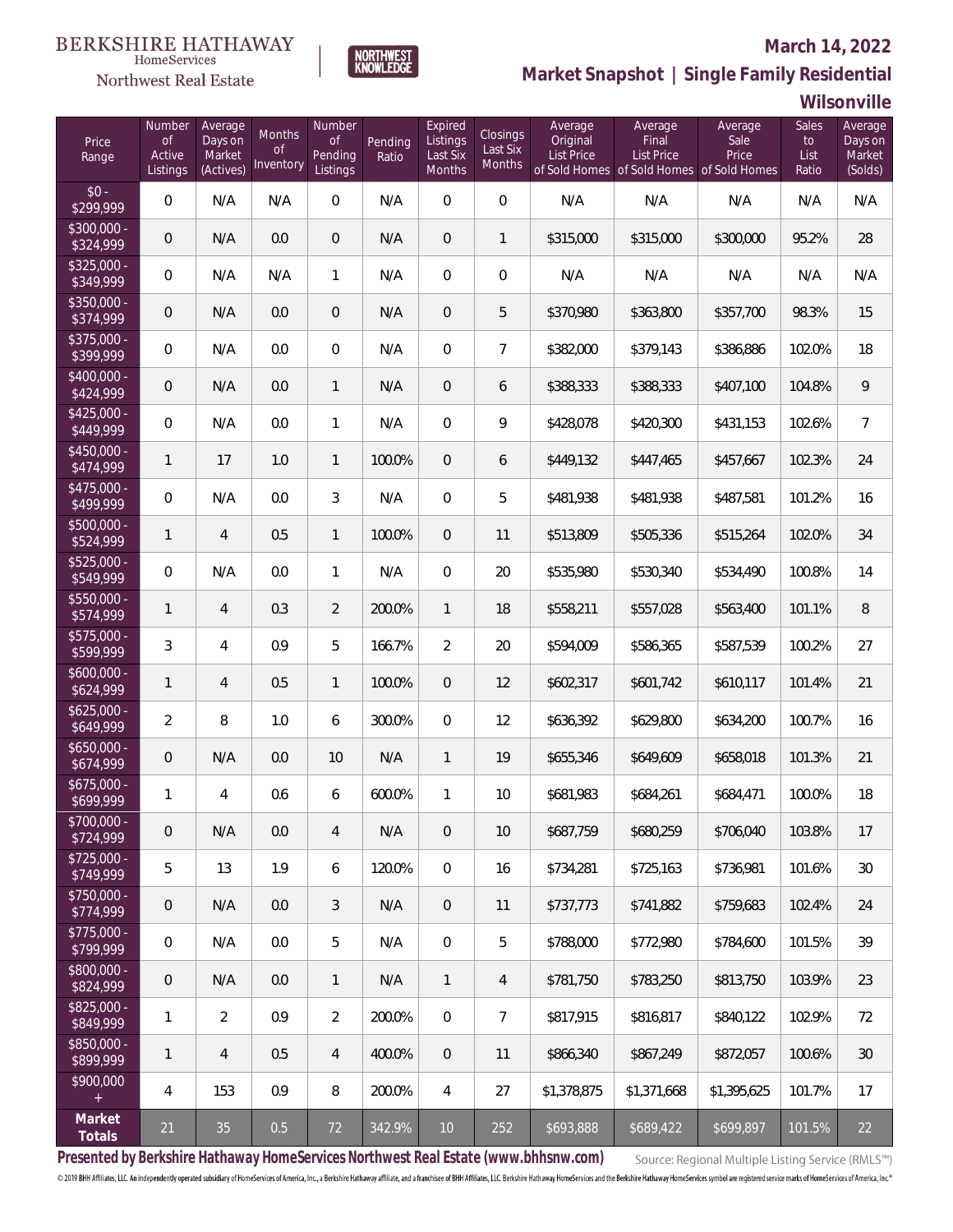### Northwest Real Estate

### **March 14, 2022**



### **Market Snapshot | Single Family Residential**

**Hillsboro**

| Price<br>Range            | Number<br><b>of</b><br>Active<br>Listings | Average<br>Days on<br>Market<br>(Actives) | <b>Months</b><br><b>of</b><br>Inventory | Number<br><b>of</b><br>Pending<br>Listings | Pending<br>Ratio | Expired<br>Listings<br>Last Six<br>Months | Closings<br>Last Six<br>Months | Average<br>Original<br><b>List Price</b> | Average<br>Final<br>List Price<br>of Sold Homes of Sold Homes | Average<br>Sale<br>Price<br>of Sold Homes | Sales<br>to<br>List<br>Ratio | Average<br>Days on<br>Market<br>(Solds) |
|---------------------------|-------------------------------------------|-------------------------------------------|-----------------------------------------|--------------------------------------------|------------------|-------------------------------------------|--------------------------------|------------------------------------------|---------------------------------------------------------------|-------------------------------------------|------------------------------|-----------------------------------------|
| $$0 -$<br>\$249,999       | $\overline{0}$                            | N/A                                       | 0.0                                     | $\overline{0}$                             | N/A              | $\overline{0}$                            | $\overline{2}$                 | \$247,250                                | \$237,475                                                     | \$246,000                                 | 103.6%                       | 73                                      |
| $$250,000 -$<br>\$274,999 | $\overline{0}$                            | N/A                                       | 0.0                                     | $\mathbf{1}$                               | N/A              | $\mathbf{1}$                              | 3                              | \$266,500                                | \$266,500                                                     | \$254,000                                 | 95.3%                        | 31                                      |
| $$275,000 -$<br>\$299,999 | $\overline{0}$                            | N/A                                       | 0.0                                     | $\mathbf{1}$                               | N/A              | $\overline{0}$                            | $\overline{4}$                 | \$307,725                                | \$293,200                                                     | \$284,475                                 | 97.0%                        | 67                                      |
| \$300,000 -<br>\$324,999  | $\mathbf{1}$                              | 57                                        | 0.6                                     | $\overline{0}$                             | 0.0%             | $\overline{0}$                            | 10                             | \$315,970                                | \$316,480                                                     | \$310,380                                 | 98.1%                        | 14                                      |
| $$325,000 -$<br>\$349,999 | $\overline{2}$                            | 21                                        | 1.5                                     | $\mathbf{1}$                               | 50.0%            | $\overline{2}$                            | 8                              | \$347,994                                | \$344,869                                                     | \$340,494                                 | 98.7%                        | 30                                      |
| \$350,000 -<br>\$374,999  | $\overline{0}$                            | N/A                                       | 0.0                                     | $\overline{4}$                             | N/A              | $\overline{2}$                            | 14                             | \$358,711                                | \$357,711                                                     | \$360,857                                 | 100.9%                       | 19                                      |
| $$375,000 -$<br>\$399,999 | $\mathbf{1}$                              | 4                                         | 0.1                                     | 6                                          | 600.0%           | $\overline{2}$                            | 43                             | \$385,457                                | \$382,971                                                     | \$386,899                                 | 101.0%                       | 20                                      |
| $$400,000 -$<br>\$424,999 | $\overline{4}$                            | 26                                        | 0.6                                     | 3                                          | 75.0%            | $\overline{0}$                            | 41                             | \$406,803                                | \$405,930                                                     | \$412,396                                 | 101.6%                       | 18                                      |
| $$425,000 -$<br>\$449,999 | 4                                         | 5                                         | 0.5                                     | 21                                         | 525.0%           | $\mathbf{1}$                              | 53                             | \$432,842                                | \$430,475                                                     | \$436,626                                 | 101.4%                       | 17                                      |
| $$450,000 -$<br>\$474,999 | $\overline{2}$                            | 3                                         | 0.2                                     | 14                                         | 700.0%           | $\overline{2}$                            | 67                             | \$454,618                                | \$454,413                                                     | \$461,896                                 | 101.6%                       | 11                                      |
| $$475,000 -$<br>\$499,999 | 4                                         | 4                                         | 0.3                                     | 25                                         | 625.0%           | $\mathbf{1}$                              | 83                             | \$476,749                                | \$474,307                                                     | \$485,261                                 | 102.3%                       | 20                                      |
| $$500,000 -$<br>\$524,999 | $\overline{2}$                            | 22                                        | 0.2                                     | 15                                         | 750.0%           | $\overline{2}$                            | 69                             | \$502,095                                | \$497,645                                                     | \$510,839                                 | 102.7%                       | 15                                      |
| $$525,000 -$<br>\$549,999 | 5                                         | 6                                         | 0.6                                     | 13                                         | 260.0%           | 3                                         | 54                             | \$522,465                                | \$520,938                                                     | \$535,072                                 | 102.7%                       | 16                                      |
| $$550,000 -$<br>\$574,999 | 3                                         | 17                                        | 0.3                                     | 12                                         | 400.0%           | $\overline{2}$                            | 68                             | \$546,789                                | \$545,773                                                     | \$559,542                                 | 102.5%                       | 10                                      |
| $$575,000 -$<br>\$599,999 | 3                                         | 16                                        | 0.3                                     | 23                                         | 766.7%           | $\overline{2}$                            | 57                             | \$575,325                                | \$575,266                                                     | \$584,679                                 | 101.6%                       | 18                                      |
| $$600,000 -$<br>\$624,999 | 4                                         | 10                                        | 0.5                                     | 11                                         | 275.0%           | $\mathbf{1}$                              | 50                             | \$596,931                                | \$597,890                                                     | \$609,968                                 | 102.0%                       | 17                                      |
| $$625,000 -$<br>\$649,999 | 1                                         | 3                                         | 0.2                                     | 5                                          | 500.0%           | $\overline{2}$                            | 40                             | \$620,667                                | \$620,365                                                     | \$635,161                                 | 102.4%                       | 12                                      |
| $$650,000 -$<br>\$674,999 | $\mathbf{1}$                              | 3                                         | 0.2                                     | 10                                         | 1,000.0%         | $\overline{0}$                            | 26                             | \$648,332                                | \$648,856                                                     | \$658,344                                 | 101.5%                       | 13                                      |
| $$675,000 -$<br>\$699,999 | $\mathbf{1}$                              | 5                                         | 0.2                                     | $\overline{7}$                             | 700.0%           | $\overline{2}$                            | 26                             | \$671,658                                | \$669,402                                                     | \$686,512                                 | 102.6%                       | 12                                      |
| \$700,000 -<br>\$749,999  | 3                                         | 16                                        | 0.5                                     | 14                                         | 466.7%           | $\mathbf{1}$                              | 34                             | \$709,975                                | \$708,658                                                     | \$720,437                                 | 101.7%                       | 12                                      |
| \$750,000 -<br>\$799,999  | $\mathbf{1}$                              | $\overline{2}$                            | 0.3                                     | 8                                          | 800.0%           | $\mathbf{1}$                              | 24                             | \$776,685                                | \$771,889                                                     | \$776,920                                 | 100.7%                       | 19                                      |
| \$800,000 -<br>\$849,999  | $\mathbf{1}$                              | $\overline{4}$                            | 0.4                                     | 10                                         | 1,000.0%         | $\sqrt{0}$                                | 14                             | \$820,298                                | \$813,249                                                     | \$817,322                                 | 100.5%                       | 15                                      |
| \$850,000 -<br>\$899,999  | $\mathbf{1}$                              | 4                                         | 0.4                                     | $\mathbf 0$                                | 0.0%             | $\overline{0}$                            | 15                             | \$863,480                                | \$858,147                                                     | \$872,040                                 | 101.6%                       | 16                                      |
| \$900,000 -<br>\$999,999  | 3                                         | 16                                        | 3.0                                     | 6                                          | 200.0%           | $\mathbf{1}$                              | 6                              | \$997,317                                | \$972,467                                                     | \$974,982                                 | 100.3%                       | 16                                      |
| \$1,000,000<br>$+$        | 12                                        | 79                                        | 3.8                                     | $\boldsymbol{6}$                           | 50.0%            | $\overline{4}$                            | 19                             | \$1,277,621                              | \$1,250,989                                                   | \$1,236,669                               | 98.9%                        | 36                                      |
| Market<br>Totals          | 59                                        | 26                                        | 0.4                                     | 216                                        | 366.1%           | 32                                        | 830                            | \$553,030                                | \$550,547                                                     | \$559,735                                 | 101.7%                       | 16                                      |

**Presented by Berkshire Hathaway HomeServices Northwest Real Estate (www.bhhsnw.com)**

Source: Regional Multiple Listing Service (RMLS™)